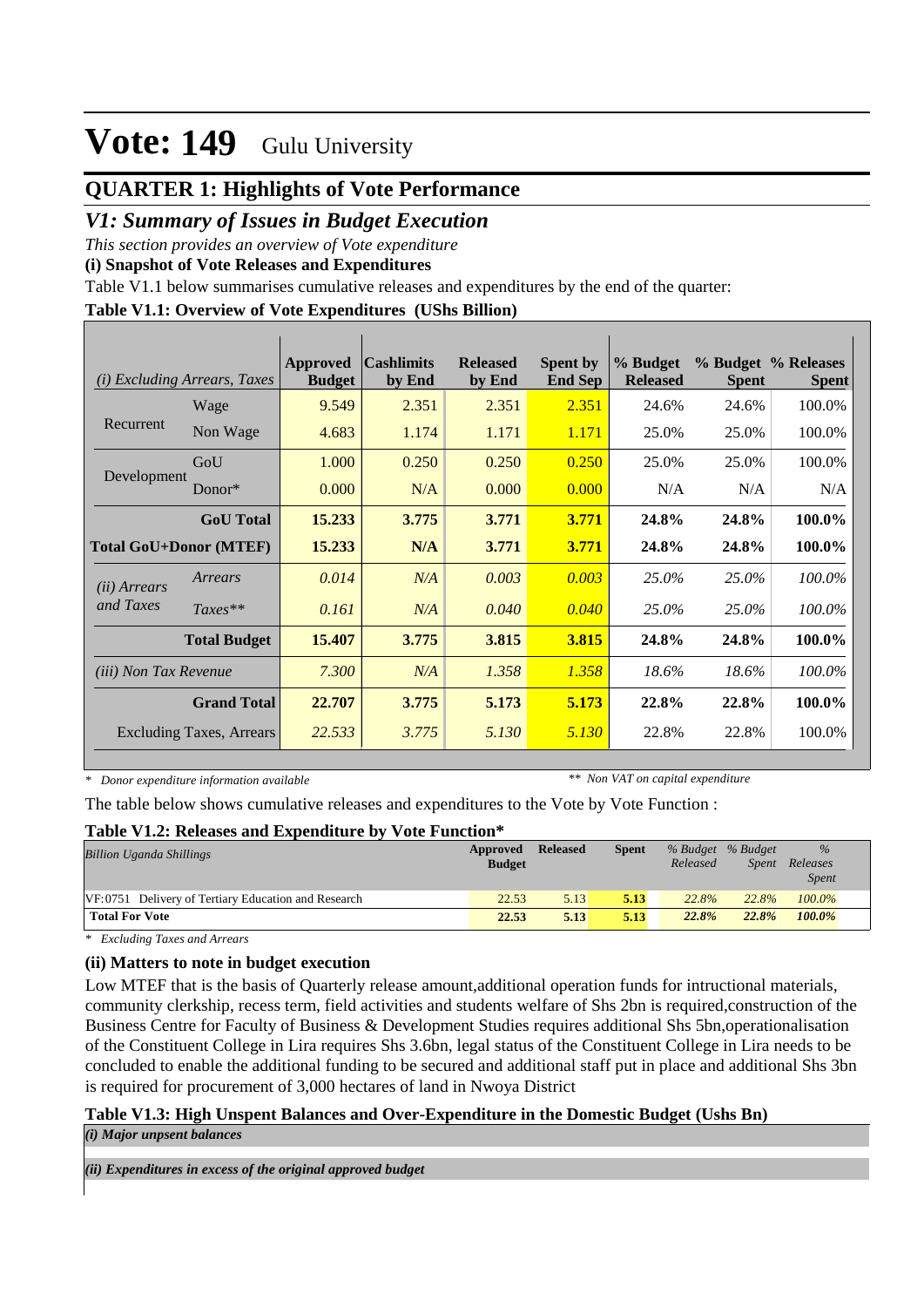## **QUARTER 1: Highlights of Vote Performance**

*\* Excluding Taxes and Arrears*

## *V2: Performance Highlights*

*This section provides highlights of output performance, focusing on key outputs and actions impelemented to improve section performance.*

| Vote, Vote Function<br><b>Key Output</b>      | <b>Approved Budget and</b><br><b>Planned outputs</b>                                                                                                                                                                                                                                                                                                                                                                                                                                                                                | <b>Cumulative Expenditure</b><br>and Performance                                                                                                                                                                                                                                                                                                                                                                                                                                                                                                                                                                                                                                                                                                                             | <b>Status and Reasons for any</b><br><b>Variation from Plans</b>                                                 |
|-----------------------------------------------|-------------------------------------------------------------------------------------------------------------------------------------------------------------------------------------------------------------------------------------------------------------------------------------------------------------------------------------------------------------------------------------------------------------------------------------------------------------------------------------------------------------------------------------|------------------------------------------------------------------------------------------------------------------------------------------------------------------------------------------------------------------------------------------------------------------------------------------------------------------------------------------------------------------------------------------------------------------------------------------------------------------------------------------------------------------------------------------------------------------------------------------------------------------------------------------------------------------------------------------------------------------------------------------------------------------------------|------------------------------------------------------------------------------------------------------------------|
|                                               | Vote Function: 0751 Delivery of Tertiary Education and Research                                                                                                                                                                                                                                                                                                                                                                                                                                                                     |                                                                                                                                                                                                                                                                                                                                                                                                                                                                                                                                                                                                                                                                                                                                                                              |                                                                                                                  |
| Output: 075101                                | <b>Teaching and Training</b>                                                                                                                                                                                                                                                                                                                                                                                                                                                                                                        |                                                                                                                                                                                                                                                                                                                                                                                                                                                                                                                                                                                                                                                                                                                                                                              |                                                                                                                  |
| Performance Indicators:                       | Description of Performance: Admission of 245 Government<br>students and 2700 Private<br>students<br>Register 10 PhD students and<br>sponsor<br>7 Masters Programme students<br>Sponsor 28 staff for trainings<br>and seminars<br>Conduct 30 weeks of lectures & Main Campus of which 41.5%<br>2 weeks of exams for 4,500<br>students<br>Conduct students practical for<br>400 students, internship and<br>clerkship for 150 students<br>Conduct school Practice for 750<br>students, field work and recess<br>term for 300 students | Admitted 246 Government<br>Sponsored Students and 2,895<br>privetely sponsored students,<br>5 staff sponsored for trainings<br>and seminars,<br>Conducted 6 weeks of lectures<br>for $4,100$ students,<br>1,379 students garduated from<br>were female and 58.5% were<br>male while 2 Graduated with<br>PHD,<br>59 students graduated from<br>Kitgum Campus of which 49%<br>were female and 51% were male,<br>Two Masters' and two<br>Bachelors' programmes were<br>accredited by national Council<br>of Higher Education namely;<br>masters of Science in Food<br>Security and Community<br>Nutrition, masters of science in<br>Agri-Enterprise and<br>Development, Bachelor of<br>Science in Public health and<br>bachelor of Science in<br><b>Educational Agriculture</b> | Registered students were 58%<br>of total admitted, limited<br>availability of scholarships for<br>staff training |
| Proportion of students sitting                | 100                                                                                                                                                                                                                                                                                                                                                                                                                                                                                                                                 | 91                                                                                                                                                                                                                                                                                                                                                                                                                                                                                                                                                                                                                                                                                                                                                                           |                                                                                                                  |
| Semester examinations                         | 4,500                                                                                                                                                                                                                                                                                                                                                                                                                                                                                                                               | 4,100                                                                                                                                                                                                                                                                                                                                                                                                                                                                                                                                                                                                                                                                                                                                                                        |                                                                                                                  |
| No. of Students taught<br><b>Output Cost:</b> | UShs Bn:<br>8.428                                                                                                                                                                                                                                                                                                                                                                                                                                                                                                                   | UShs Bn:<br>1.914                                                                                                                                                                                                                                                                                                                                                                                                                                                                                                                                                                                                                                                                                                                                                            | % Budget Spent:<br>22.7%                                                                                         |
| Output: 075103                                | Outreach                                                                                                                                                                                                                                                                                                                                                                                                                                                                                                                            |                                                                                                                                                                                                                                                                                                                                                                                                                                                                                                                                                                                                                                                                                                                                                                              |                                                                                                                  |
|                                               | Description of Performance: Conduct Field attachments in 20 Conducted 1 community<br>Health Centres for 180 Medical sensitization and awareness<br>Students<br>Conduct internship/Field<br>attachment for 200 Business<br>students,<br>Carry out Field<br>visits/attachments and<br>industrial visits for 200 students<br>for Faculty of Agricalture &<br>Environmrnt,<br>Conduct 8 community                                                                                                                                       | workshop,<br>50 Medical students conducted<br>community clerkship in 10<br>Health centres in the sub-region,<br>School survey in 200 schools<br>for the School practice exercise<br>in FY 2014/2015 was carried out                                                                                                                                                                                                                                                                                                                                                                                                                                                                                                                                                          | Within plan                                                                                                      |

#### **Table V2.1: Key Vote Output Indicators and Expenditures\***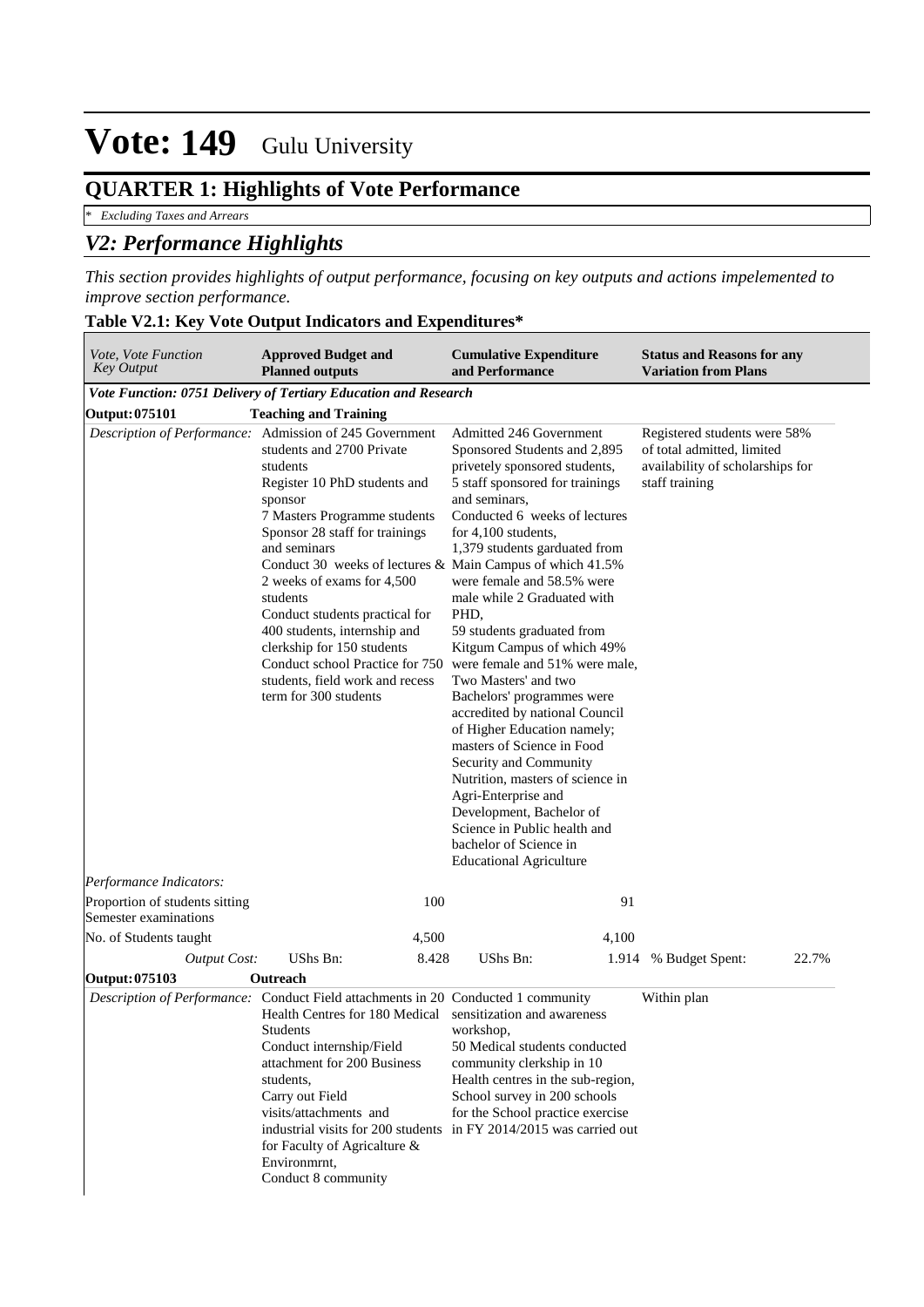## **QUARTER 1: Highlights of Vote Performance**

| Vote, Vote Function<br><b>Key Output</b>                              | <b>Approved Budget and</b><br><b>Planned outputs</b>                                                                                        | <b>Cumulative Expenditure</b><br>and Performance                                                                                                                                                                                                                                                                                                                                                                                                                                                                               | <b>Status and Reasons for any</b><br><b>Variation from Plans</b>                             |
|-----------------------------------------------------------------------|---------------------------------------------------------------------------------------------------------------------------------------------|--------------------------------------------------------------------------------------------------------------------------------------------------------------------------------------------------------------------------------------------------------------------------------------------------------------------------------------------------------------------------------------------------------------------------------------------------------------------------------------------------------------------------------|----------------------------------------------------------------------------------------------|
|                                                                       | sensitization and awareness<br>workshops                                                                                                    |                                                                                                                                                                                                                                                                                                                                                                                                                                                                                                                                |                                                                                              |
| <b>Output Cost:</b>                                                   | UShs Bn:                                                                                                                                    | UShs Bn:<br>1.042                                                                                                                                                                                                                                                                                                                                                                                                                                                                                                              | 24.5%<br>0.256 % Budget Spent:                                                               |
| Output: 075104                                                        | <b>Students' Welfare</b>                                                                                                                    |                                                                                                                                                                                                                                                                                                                                                                                                                                                                                                                                |                                                                                              |
|                                                                       | 1st of every month for 820<br>Government sponsored students students for the months of                                                      | Description of Performance: Pay living out allowance by the Paid living out allowance for<br>820 Government sponsored<br>July, August and September<br>2014,<br>Students Loan Scheme was<br>Launched with 44 students as<br>pioneer beneficiaries of which<br>12 are female and 32 are male                                                                                                                                                                                                                                    | Government sponsored students<br>number overshot planned<br>because of the District quarter. |
| Performance Indicators:                                               |                                                                                                                                             |                                                                                                                                                                                                                                                                                                                                                                                                                                                                                                                                |                                                                                              |
| No. of students paid living<br>out allowance                          |                                                                                                                                             | 800<br>820                                                                                                                                                                                                                                                                                                                                                                                                                                                                                                                     |                                                                                              |
| <b>Output Cost:</b>                                                   | <b>UShs Bn:</b>                                                                                                                             | UShs Bn:<br>1.709<br>0.427                                                                                                                                                                                                                                                                                                                                                                                                                                                                                                     | 25.0%<br>% Budget Spent:                                                                     |
| Output: 075180                                                        |                                                                                                                                             | Construction and rehabilitation of learning facilities (Universities)                                                                                                                                                                                                                                                                                                                                                                                                                                                          |                                                                                              |
| Performance Indicators:                                               | Description of Performance: Construction of 1 ICT/Library<br>Equipping of the Science<br>laboratory and Bio-systems<br>engineering workshop | Construction of 1 multi-media<br>building, multi-media laboratory, laboratory innitiated by paying<br>for Drawing and BOQ,<br>Refurbishment and installation<br>of laboratory equipments at<br>faculty of medicine at Gulu<br>Rgional Referral Hospital was<br>done,<br><b>Biosystems Engineering</b><br>Department laboratory was<br>refurbished,<br>Construction of sports play<br>ground in progress by re-<br>leveling, building barricades at<br>boundary, fixing other sports<br>activity poles - Netball,<br>valleyball | The quarters cash limits was<br>only sufficient for the output<br>achieved                   |
| No. of Science<br>blocks/Laboratories                                 |                                                                                                                                             | 1                                                                                                                                                                                                                                                                                                                                                                                                                                                                                                                              | $\boldsymbol{0}$                                                                             |
| rehabilitated<br>No. of Science<br>blocks/Laboratories<br>constructed |                                                                                                                                             | $\mathbf{1}$                                                                                                                                                                                                                                                                                                                                                                                                                                                                                                                   | $\boldsymbol{0}$                                                                             |
| No. of Libraries Rehabilitated                                        |                                                                                                                                             | 1                                                                                                                                                                                                                                                                                                                                                                                                                                                                                                                              | $\boldsymbol{0}$                                                                             |
| No. of Libraries Constructed                                          |                                                                                                                                             | 1                                                                                                                                                                                                                                                                                                                                                                                                                                                                                                                              | 0                                                                                            |
| No. of computer rooms<br>rehabilitated                                |                                                                                                                                             | 1                                                                                                                                                                                                                                                                                                                                                                                                                                                                                                                              | 0                                                                                            |
| No. of computer rooms<br>constructed                                  |                                                                                                                                             | 1                                                                                                                                                                                                                                                                                                                                                                                                                                                                                                                              | $\boldsymbol{0}$                                                                             |
| <b>Output Cost:</b>                                                   | <b>UShs Bn:</b><br>0.410                                                                                                                    | UShs Bn:<br>0.062                                                                                                                                                                                                                                                                                                                                                                                                                                                                                                              | 15.2%<br>% Budget Spent:                                                                     |
| <b>Output: 075181</b>                                                 | Lecture Room construction and rehabilitation (Universities)                                                                                 |                                                                                                                                                                                                                                                                                                                                                                                                                                                                                                                                |                                                                                              |
| Description of Performance: Construction of Law lecture               | block,                                                                                                                                      | <b>Construction of a Business</b><br>Center in Faculty of Business & procurement period in terms of                                                                                                                                                                                                                                                                                                                                                                                                                            | Progressing with the lengthy                                                                 |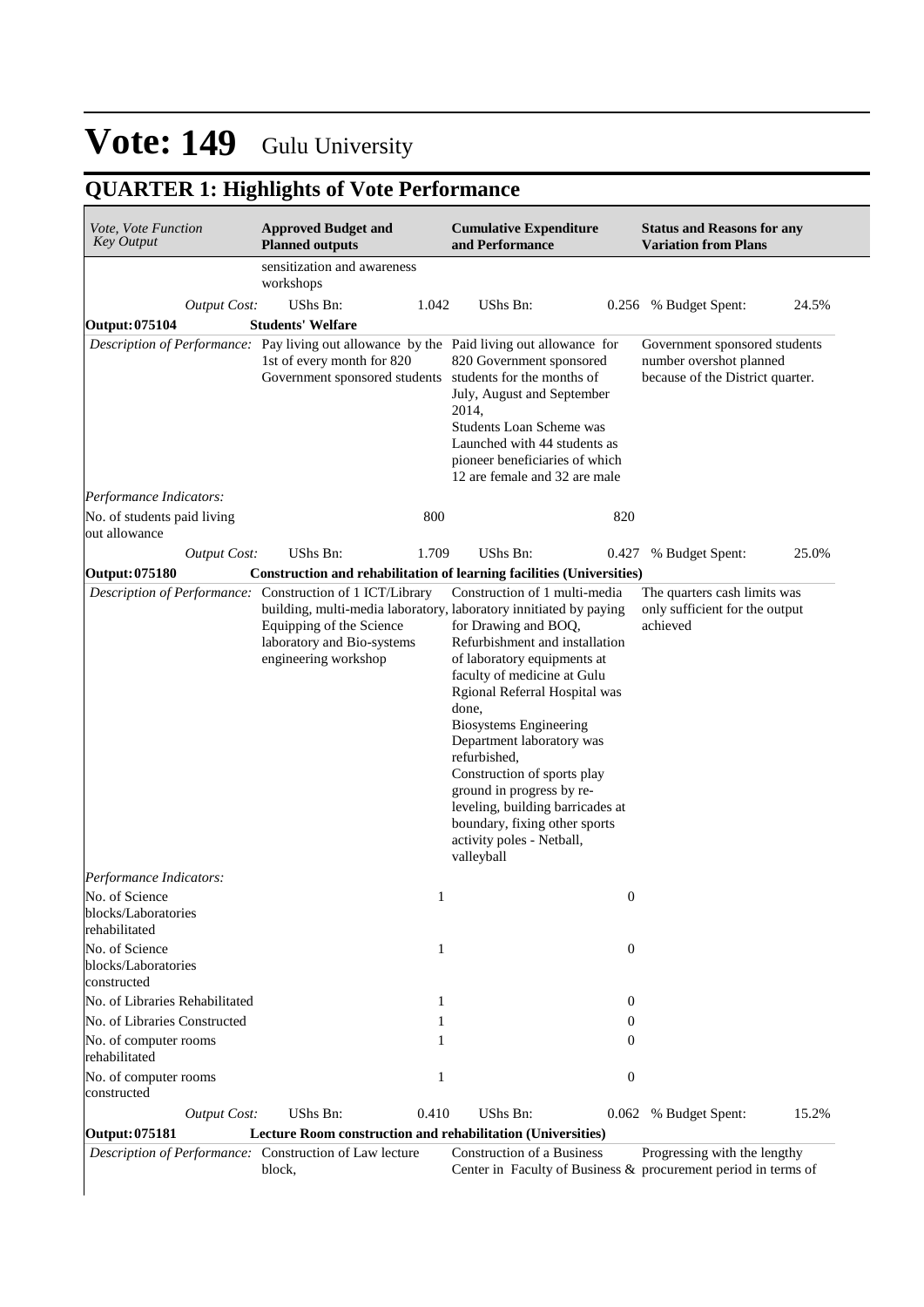### **QUARTER 1: Highlights of Vote Performance**

| Vote, Vote Function<br><b>Key Output</b>                         | <b>Approved Budget and</b><br><b>Planned outputs</b>                                                                                                                                                                                                                                                                                                                            | <b>Cumulative Expenditure</b><br>and Performance                                                                 | <b>Status and Reasons for any</b><br><b>Variation from Plans</b> |  |  |  |  |
|------------------------------------------------------------------|---------------------------------------------------------------------------------------------------------------------------------------------------------------------------------------------------------------------------------------------------------------------------------------------------------------------------------------------------------------------------------|------------------------------------------------------------------------------------------------------------------|------------------------------------------------------------------|--|--|--|--|
|                                                                  | <b>Construction of a Business</b><br><b>Development Studies</b>                                                                                                                                                                                                                                                                                                                 | development Studies in a state<br>Center in Faculty of Business & of completed Drawings, Plan $\&$<br><b>BOO</b> | time                                                             |  |  |  |  |
| Performance Indicators:                                          |                                                                                                                                                                                                                                                                                                                                                                                 |                                                                                                                  |                                                                  |  |  |  |  |
| No. of lecture rooms<br>rehabilitated                            |                                                                                                                                                                                                                                                                                                                                                                                 |                                                                                                                  | $\theta$                                                         |  |  |  |  |
| No. of lecture rooms<br>constructed                              |                                                                                                                                                                                                                                                                                                                                                                                 | 4                                                                                                                | $\theta$                                                         |  |  |  |  |
| <b>Output Cost:</b>                                              | UShs Bn:                                                                                                                                                                                                                                                                                                                                                                        | UShs Bn:<br>0.424                                                                                                | 25.0%<br>0.106 % Budget Spent:                                   |  |  |  |  |
| Output: 075184                                                   |                                                                                                                                                                                                                                                                                                                                                                                 | Campus based construction and rehabilitation (walkways, plumbing, other)                                         |                                                                  |  |  |  |  |
| Description of Performance:                                      | Repair walkways<br>Plumbing works and electrical<br>Work done within the planned<br>wirring repairs done at<br>Pavements<br>output<br>Directorate of Planning, Faculty<br>Plumbing<br>Construct 2 kilometers of<br>of Science Latrin, Drainage at<br>Main gate at Main Campus<br>walkways at the main campus,<br>Build pavers at the main campus,<br>Barricating non-walk areas |                                                                                                                  |                                                                  |  |  |  |  |
| Performance Indicators:                                          |                                                                                                                                                                                                                                                                                                                                                                                 |                                                                                                                  |                                                                  |  |  |  |  |
| No. of campus based<br>infrastructure developments<br>undertaken |                                                                                                                                                                                                                                                                                                                                                                                 | 4                                                                                                                |                                                                  |  |  |  |  |
| Output Cost:                                                     | UShs Bn:                                                                                                                                                                                                                                                                                                                                                                        | UShs Bn:<br>0.102                                                                                                | % Budget Spent:<br>25.0%<br>0.026                                |  |  |  |  |
| <b>Vote Function Cost</b>                                        | <b>UShs Bn:</b>                                                                                                                                                                                                                                                                                                                                                                 | 22.533 UShs Bn:                                                                                                  | 5.130<br>% Budget Spent:<br>22.8%                                |  |  |  |  |
| <b>Cost of Vote Services:</b>                                    | UShs Bn:                                                                                                                                                                                                                                                                                                                                                                        | 22.533 UShs Bn:                                                                                                  | 5.130<br>% Budget Spent:<br>22.8%                                |  |  |  |  |

*\* Excluding Taxes and Arrears*

Completion of LAW Block, Held the 10th Graduation wh79 students graduated at the Main Campus of which 41.5% were female and 59.5% were male while 59 garduated from Kitgum Campus with 49% female and 51% male, Opened the Semester and conducted lectures, paid living out allowances to 820 Government sponsored students, carried out repairs of plumbing works, electrical installation in 3 blocks, drainage at Main Gate at Main Campus,National Council for Higher Education acredited twomasters programmes in Masters of Science in Food Security and Community Nutrition, Masters of Science in Agri-Enterprise and two bachelors programmes in Bachelors of Science in Public Health and Bachelors of Science in Educational Agriculture, admitted 246 Government sponsored and 2,895 Private sponsored students, Master plan and Design for AfDB HEST Project were completed.

#### **Table V2.2: Implementing Actions to Improve Vote Performance**

| <b>Planned Actions:</b>                                                                                                                                                                                                                                                           | <b>Actual Actions:</b>                                                                                                                                                                                                    | <b>Reasons for Variation</b>                                                     |
|-----------------------------------------------------------------------------------------------------------------------------------------------------------------------------------------------------------------------------------------------------------------------------------|---------------------------------------------------------------------------------------------------------------------------------------------------------------------------------------------------------------------------|----------------------------------------------------------------------------------|
| Vote: 149 Gulu University                                                                                                                                                                                                                                                         |                                                                                                                                                                                                                           |                                                                                  |
| Vote Function: 07 51 Delivery of Tertiary Education and Research                                                                                                                                                                                                                  |                                                                                                                                                                                                                           |                                                                                  |
| Conduct 10 research seminars, 2<br>workshops, Conduct 1 Annual Science<br>conference & 1 Graduate seminar, Write<br>10 Research Proposals for fundings,<br>Review programs by June 2015, Monitor<br>and evaluate teaching and training by end<br>of June 2015, carry out academic | 2 research seminars conducted.<br>3 publications made,<br>Prepared and presented 3 Research<br>proposals for approval and funding,<br><b>Conducted 2 Public lectures,</b><br>Produced 150 brochures on research<br>guides | Submitted many proposals and received<br>funding for more proposals than planned |
| Vote: 149 Gulu University                                                                                                                                                                                                                                                         |                                                                                                                                                                                                                           |                                                                                  |
| Vote Function: 07 51 Delivery of Tertiary Education and Research                                                                                                                                                                                                                  |                                                                                                                                                                                                                           |                                                                                  |
| Loby for additional recruitment of 70                                                                                                                                                                                                                                             | Sent communication to MoFP&ED,                                                                                                                                                                                            | captured by Ministry of Finance P&ED as                                          |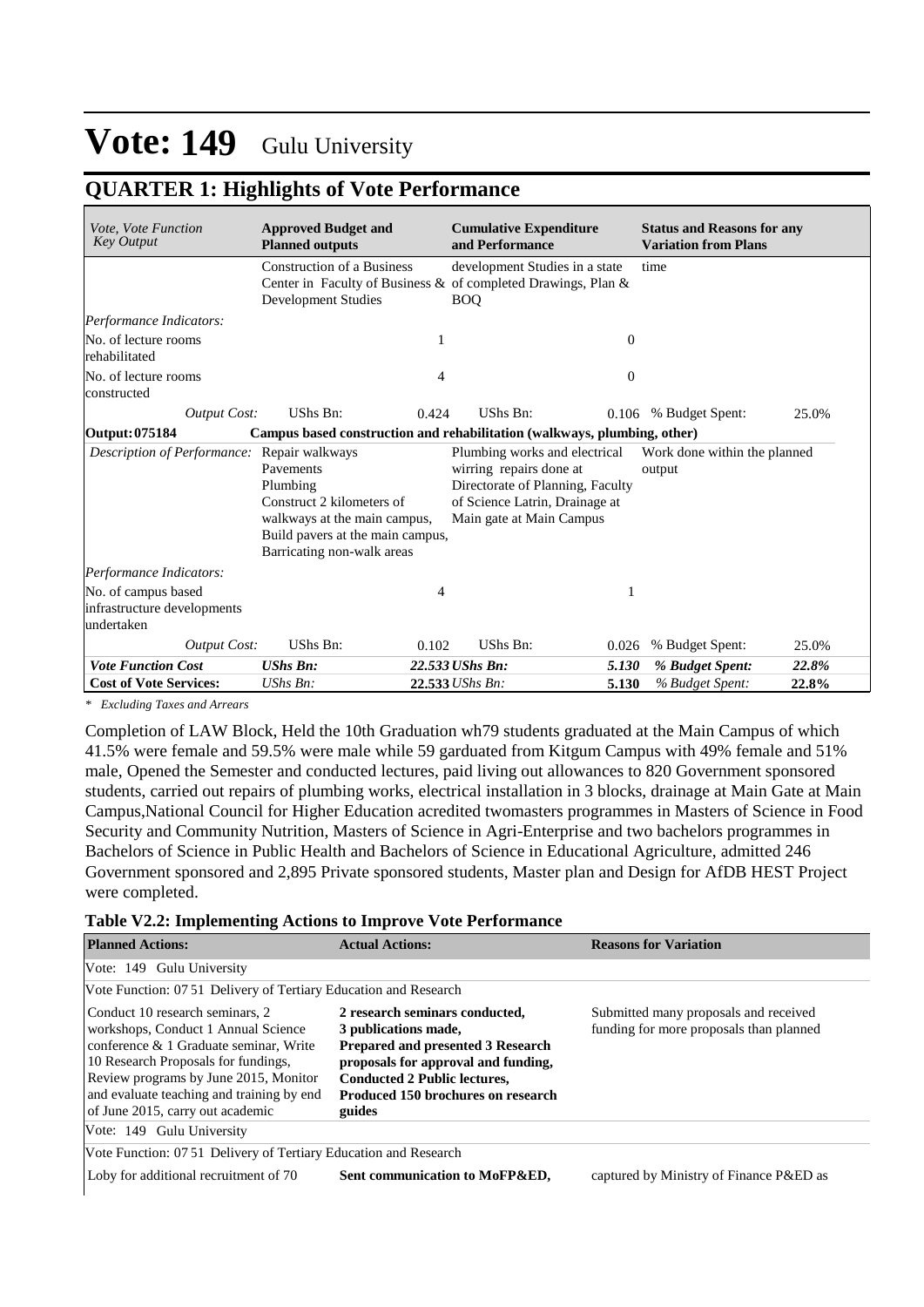## **QUARTER 1: Highlights of Vote Performance**

| <b>Planned Actions:</b>                                                                                                                                                                                                                | <b>Actual Actions:</b>                                                                                                          | <b>Reasons for Variation</b>                                     |
|----------------------------------------------------------------------------------------------------------------------------------------------------------------------------------------------------------------------------------------|---------------------------------------------------------------------------------------------------------------------------------|------------------------------------------------------------------|
| additional staf to cater for<br>operationalisation of Gulu University<br>Constituent College - Liraf, lobby for 10%<br>salaries increase, encourage staff to access<br>salary loans from Banks.introduce<br>retirement benefit scheme, | MoPS for salary increases, facilitated<br>staff by signing Bank loan forms,<br>Retirement benefit scheme policy was<br>approved | unfunded arrears, Delay by MoFP&ED<br>and MoPS to give feedback, |
| Vote: 149 Gulu University                                                                                                                                                                                                              |                                                                                                                                 |                                                                  |
| Vote Function: 07 51 Delivery of Tertiary Education and Research                                                                                                                                                                       |                                                                                                                                 |                                                                  |
| Write 10 funding proposals, lobby from<br>Government & Donors for additional<br>funding, conduct donors<br>conference, innitiate Public Private<br>Partnership arrangement for funding                                                 | Wrote 6 research proposal for donor<br>funding, collaboration and<br>Memorandum of Understanding (MoU)<br>with AfDB             | Beaurocracy in implementation of MoUs                            |

### *V3: Details of Releases and Expenditure*

*This section provides a comprehensive summary of the outputs delivered by the Vote and further details of Vote expenditures by Vote Function and Expenditure Item.*

#### **Table V3.1: GoU Releases and Expenditure by Output\***

| <b>Billion Uganda Shillings</b>                                                 | <b>Approved</b><br><b>Budget</b> | <b>Released</b> | <b>Spent</b> | $%$ GoU<br><b>Budget</b> | $%$ GoU<br><b>Budget</b> | $%$ GoU<br>Releases |
|---------------------------------------------------------------------------------|----------------------------------|-----------------|--------------|--------------------------|--------------------------|---------------------|
|                                                                                 |                                  |                 |              | Released                 | Spent                    | Spent               |
| VF:0751 Delivery of Tertiary Education and Research                             | 15.23                            | 3.77            | 3.77         | 24.8%                    | 24.8%                    | 100.0%              |
| Class: Outputs Provided                                                         | 12.70                            | 3.14            | 3.14         | 24.7%                    | 24.7%                    | 100.0%              |
| 075101 Teaching and Training                                                    | 6.18                             | 1.52            | 1.52         | 24.7%                    | 24.7%                    | 100.0%              |
| 075102 Research, Consultancy and Publications                                   | 0.48                             | 0.12            | 0.12         | 24.7%                    | 24.7%                    | 100.0%              |
| 075103 Outreach                                                                 | 0.90                             | 0.22            | 0.22         | 24.7%                    | 24.7%                    | 100.0%              |
| 075104 Students' Welfare                                                        | 1.64                             | 0.41            | 0.41         | 25.0%                    | 25.0%                    | 100.0%              |
| 075105 Administration and Support Services                                      | 3.49                             | 0.86            | 0.86         | 24.7%                    | 24.7%                    | 100.0%              |
| Class: Outputs Funded                                                           | 1.54                             | 0.38            | 0.38         | 25.0%                    | $25.0\%$                 | 100.0%              |
| 075151 Guild Services                                                           | 1.51                             | 0.38            | 0.38         | 25.0%                    | 25.0%                    | 100.0%              |
| 075152 Contributions to Research and International Organisations                | 0.03                             | 0.01            | 0.01         | 25.0%                    | 25.0%                    | 100.0%              |
| Class: Capital Purchases                                                        | 1.00                             | 0.25            | 0.25         | 25.0%                    | $25.0\%$                 | 100.0%              |
| 075171 Acquisition of Land by Government                                        | 0.20                             | 0.05            | 0.05         | 25.0%                    | 25.0%                    | 100.0%              |
| 075172 Government Buildings and Administrative Infrastructure                   | 0.10                             | 0.03            | 0.03         | 25.0%                    | 25.0%                    | 100.0%              |
| 075173 Roads, Streets and Highways                                              | 0.02                             | 0.01            | 0.01         | 25.0%                    | $25.0\%$                 | 100.0%              |
| 075175 Purchase of Motor Vehicles and Other Transport Equipment                 | 0.10                             | 0.03            | 0.03         | 25.0%                    | 25.0%                    | 100.0%              |
| 075176 Purchase of Office and ICT Equipment, including Software                 | 0.09                             | 0.02            | 0.02         | 25.0%                    | 25.0%                    | 100.0%              |
| 075177 Purchase of Specialised Machinery & Equipment                            | 0.16                             | 0.04            | 0.04         | 25.0%                    | 25.0%                    | 100.0%              |
| 075178 Purchase of Office and Residential Furniture and Fittings                | 0.04                             | 0.01            | 0.01         | 25.0%                    | 25.0%                    | 100.0%              |
| 075180 Construction and rehabilitation of learning facilities<br>(Universities) | 0.12                             | 0.03            | 0.03         | 25.0%                    | 25.0%                    | 100.0%              |
| 075181 Lecture Room construction and rehabilitation (Universities)              | 0.12                             | 0.03            | 0.03         | 25.0%                    | 25.0%                    | 100.0%              |
| 075184 Campus based construction and rehabilitation (walkways,                  | 0.05                             | 0.01            | 0.01         | 25.0%                    | 25.0%                    | 100.0%              |
| plumbing, other)                                                                |                                  |                 |              |                          |                          |                     |
| <b>Total For Vote</b>                                                           | 15.23                            | 3.77            | 3.77         | 24.8%                    | 24.8%                    | 100.0%              |

*\* Excluding Taxes and Arrears*

### **Table V3.2: 2014/15 GoU Expenditure by Item**

| <b>Billion Uganda Shillings</b>                           | Approved<br><b>Budget</b> | <b>Releases</b> | <b>Expend-</b><br>iture | % Budged<br><b>Released</b> | % Budget<br><b>Spent</b> | %Releases<br><b>Spent</b> |
|-----------------------------------------------------------|---------------------------|-----------------|-------------------------|-----------------------------|--------------------------|---------------------------|
| <b>Output Class: Outputs Provided</b>                     | 12.70                     | 3.14            | 3.14                    | 24.7%                       | 24.7%                    | $100.0\%$                 |
| 211101 General Staff Salaries                             | 7.41                      | .82             | 1.82                    | 24.6%                       | 24.6%                    | 100.0%                    |
| 211102 Contract Staff Salaries (Incl. Casuals, Temporary) | 2.14                      | 0.53            | 0.53                    | 24.6%                       | 24.6%                    | 100.0%                    |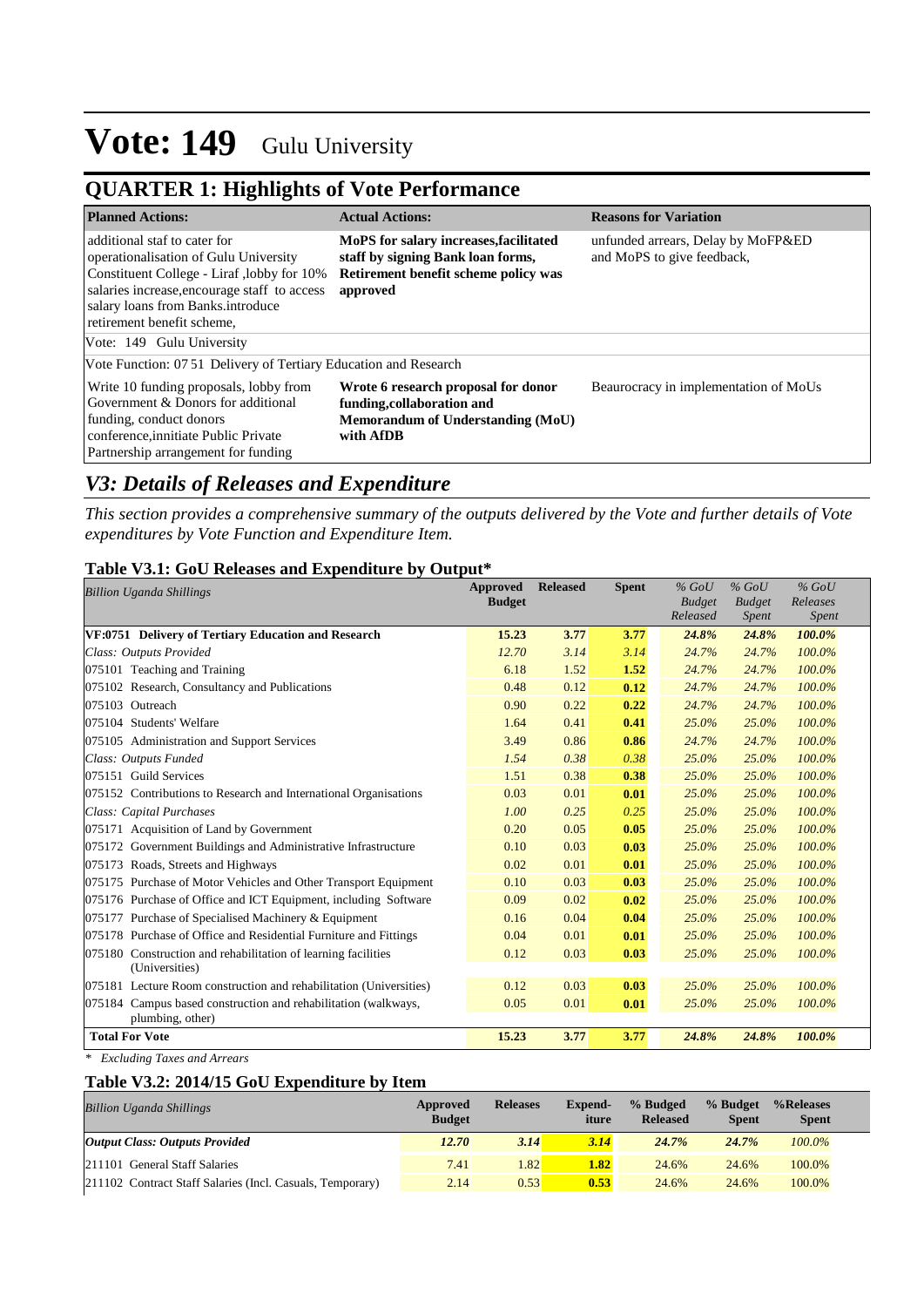## **QUARTER 1: Highlights of Vote Performance**

|              | <b>Billion Uganda Shillings</b>                               | <b>Approved</b><br><b>Budget</b> | <b>Releases</b> | <b>Expend-</b><br>iture | % Budged<br><b>Released</b> | % Budget<br><b>Spent</b> | %Releases<br><b>Spent</b> |
|--------------|---------------------------------------------------------------|----------------------------------|-----------------|-------------------------|-----------------------------|--------------------------|---------------------------|
|              | 211103 Allowances                                             | 1.78                             | 0.44            | 0.44                    | 25.0%                       | 25.0%                    | 100.0%                    |
|              | 212101 Social Security Contributions                          | 0.94                             | 0.24            | 0.24                    | 25.0%                       | 25.0%                    | 100.0%                    |
|              | 213001 Medical expenses (To employees)                        | 0.01                             | 0.00            | 0.00                    | 25.0%                       | 25.0%                    | 100.0%                    |
|              | 213002 Incapacity, death benefits and funeral expenses        | 0.00                             | 0.00            | 0.00                    | 24.9%                       | 24.9%                    | 100.0%                    |
|              | 213003 Retrenchment costs                                     | 0.00                             | 0.00            | 0.00                    | 25.0%                       | 25.0%                    | 100.0%                    |
|              | 221001 Advertising and Public Relations                       | 0.00                             | 0.00            | 0.00                    | 25.0%                       | 25.0%                    | 100.0%                    |
|              | 221002 Workshops and Seminars                                 | 0.01                             | 0.00            | 0.00                    | 25.0%                       | 25.0%                    | 100.0%                    |
|              | 221003 Staff Training                                         | 0.03                             | 0.01            | 0.01                    | 25.0%                       | 25.0%                    | 100.0%                    |
|              | 221004 Recruitment Expenses                                   | 0.01                             | 0.00            | 0.00                    | 25.0%                       | 25.0%                    | 100.0%                    |
|              | 221006 Commissions and related charges                        | 0.03                             | 0.01            | 0.01                    | 25.0%                       | 25.0%                    | 100.0%                    |
|              | 221007 Books, Periodicals & Newspapers                        | 0.02                             | 0.00            | 0.00                    | 25.0%                       | 25.0%                    | 100.0%                    |
|              | 221008 Computer supplies and Information Technology (IT)      | 0.03                             | 0.01            | 0.01                    | 25.0%                       | 25.0%                    | 100.0%                    |
|              | 221009 Welfare and Entertainment                              | 0.01                             | 0.00            | 0.00                    | 25.0%                       | 25.0%                    | 100.0%                    |
|              | 221011 Printing, Stationery, Photocopying and Binding         | 0.02                             | 0.01            | 0.01                    | 25.0%                       | 25.0%                    | 100.0%                    |
|              | 221012 Small Office Equipment                                 | 0.00                             | 0.00            | 0.00                    | 25.0%                       | 25.0%                    | 100.0%                    |
|              | 221014 Bank Charges and other Bank related costs              | 0.02                             | 0.00            | 0.00                    | 25.0%                       | 25.0%                    | 100.0%                    |
|              | 221015 Financial and related costs (e.g. shortages, pilferage | 0.01                             | 0.00            | 0.00                    | 25.0%                       | 25.0%                    | 100.0%                    |
|              | 221016 IFMS Recurrent costs                                   | 0.00                             | 0.00            | 0.00                    | 25.0%                       | 25.0%                    | 100.0%                    |
|              | 221017 Subscriptions                                          | 0.00                             | 0.00            | 0.00                    | 25.0%                       | 25.0%                    | 100.0%                    |
|              | 222002 Postage and Courier                                    | 0.00                             | 0.00            | 0.00                    | 25.0%                       | 25.0%                    | 100.0%                    |
|              | 223001 Property Expenses                                      | 0.01                             | 0.00            | 0.00                    | 25.0%                       | 25.0%                    | 100.0%                    |
| 223002 Rates |                                                               | 0.01                             | 0.00            | 0.00                    | 25.0%                       | 25.0%                    | 100.0%                    |
|              | $223003$ Rent – (Produced Assets) to private entities         | 0.02                             | 0.01            | 0.01                    | 25.0%                       | 25.0%                    | 100.0%                    |
|              | 223004 Guard and Security services                            | 0.01                             | 0.00            | 0.00                    | 25.0%                       | 25.0%                    | 100.0%                    |
|              | 223005 Electricity                                            | 0.02                             | 0.00            | 0.00                    | 25.0%                       | 25.0%                    | 100.0%                    |
| 223006 Water |                                                               | 0.01                             | 0.00            | 0.00                    | 25.0%                       | 25.0%                    | 100.0%                    |
|              | 223007 Other Utilities- (fuel, gas, firewood, charcoal)       | 0.01                             | 0.00            | 0.00                    | 25.0%                       | 25.0%                    | 100.0%                    |
|              | 224004 Cleaning and Sanitation                                | 0.02                             | 0.01            | 0.01                    | 25.0%                       | 25.0%                    | 100.0%                    |
|              | 225001 Consultancy Services- Short term                       | 0.02                             | 0.00            | 0.00                    | 25.0%                       | 25.0%                    | 100.0%                    |
|              | 226001 Insurances                                             | 0.01                             | 0.00            | 0.00                    | 25.0%                       | 25.0%                    | 100.0%                    |
|              | 226002 Licenses                                               | 0.01                             | 0.00            | 0.00                    | 25.0%                       | 25.0%                    | 100.0%                    |
|              | 227001 Travel inland                                          | 0.00                             | 0.00            | 0.00                    | 25.0%                       | 25.0%                    | 100.0%                    |
|              | 227002 Travel abroad                                          | 0.01                             | 0.00            | 0.00                    | 25.0%                       | 25.0%                    | 100.0%                    |
|              | 227003 Carriage, Haulage, Freight and transport hire          | 0.01                             | 0.00            | 0.00                    | 25.0%                       | 25.0%                    | 100.0%                    |
|              | 227004 Fuel, Lubricants and Oils                              | 0.02                             | 0.01            | 0.01                    | 25.0%                       | 25.0%                    | 100.0%                    |
|              | 228001 Maintenance - Civil                                    | 0.01                             | 0.00            | 0.00                    | 25.0%                       | 25.0%                    | 100.0%                    |
|              | 228002 Maintenance - Vehicles                                 | 0.03                             | 0.01            | 0.01                    | 25.0%                       | 25.0%                    | 100.0%                    |
|              | 228003 Maintenance – Machinery, Equipment & Furniture         | 0.01                             | 0.00            | 0.00                    | 25.0%                       | 25.0%                    | 100.0%                    |
|              | $ 228004$ Maintenance – Other                                 | 0.01                             | 0.00            | 0.00                    | 25.0%                       | 25.0%                    | 100.0%                    |
|              | 273102 Incapacity, death benefits and funeral expenses        | 0.00                             | 0.00            | 0.00                    | 25.0%                       | 25.0%                    | 100.0%                    |
|              | 282101 Donations                                              | 0.00                             | 0.00            | 0.00                    | 25.0%                       | 25.0%                    | 100.0%                    |
|              | 282102 Fines and Penalties/ Court wards                       | 0.00                             | 0.00            | 0.00                    | 25.0%                       | 25.0%                    | 100.0%                    |
|              | 282103 Scholarships and related costs                         | 0.01                             | 0.00            | 0.00                    | 25.0%                       | 25.0%                    | 100.0%                    |
|              | 282104 Compensation to 3rd Parties                            | 0.00                             | 0.00            | 0.00                    | 25.0%                       | 25.0%                    | 100.0%                    |
|              | <b>Output Class: Outputs Funded</b>                           | 1.54                             | 0.38            | 0.38                    | 25.0%                       | 25.0%                    | 100.0%                    |
|              | 262101 Contributions to International Organisations (Curre    | 0.03                             | 0.01            | 0.01                    | 25.0%                       | 25.0%                    | 100.0%                    |
|              | 264101 Contributions to Autonomous Institutions               | 1.51                             | 0.38            | 0.38                    | 25.0%                       | 25.0%                    | 100.0%                    |
|              | <b>Output Class: Capital Purchases</b>                        | 1.16                             | 0.29            | 0.29                    | 25.0%                       | 25.0%                    | 100.0%                    |
|              | 231001 Non Residential buildings (Depreciation)               | 0.37                             | 0.09            | 0.09                    | 25.0%                       | 25.0%                    | 100.0%                    |
|              | 231003 Roads and bridges (Depreciation)                       | 0.02                             | 0.00            | 0.00                    | 25.0%                       | 25.0%                    | 100.0%                    |